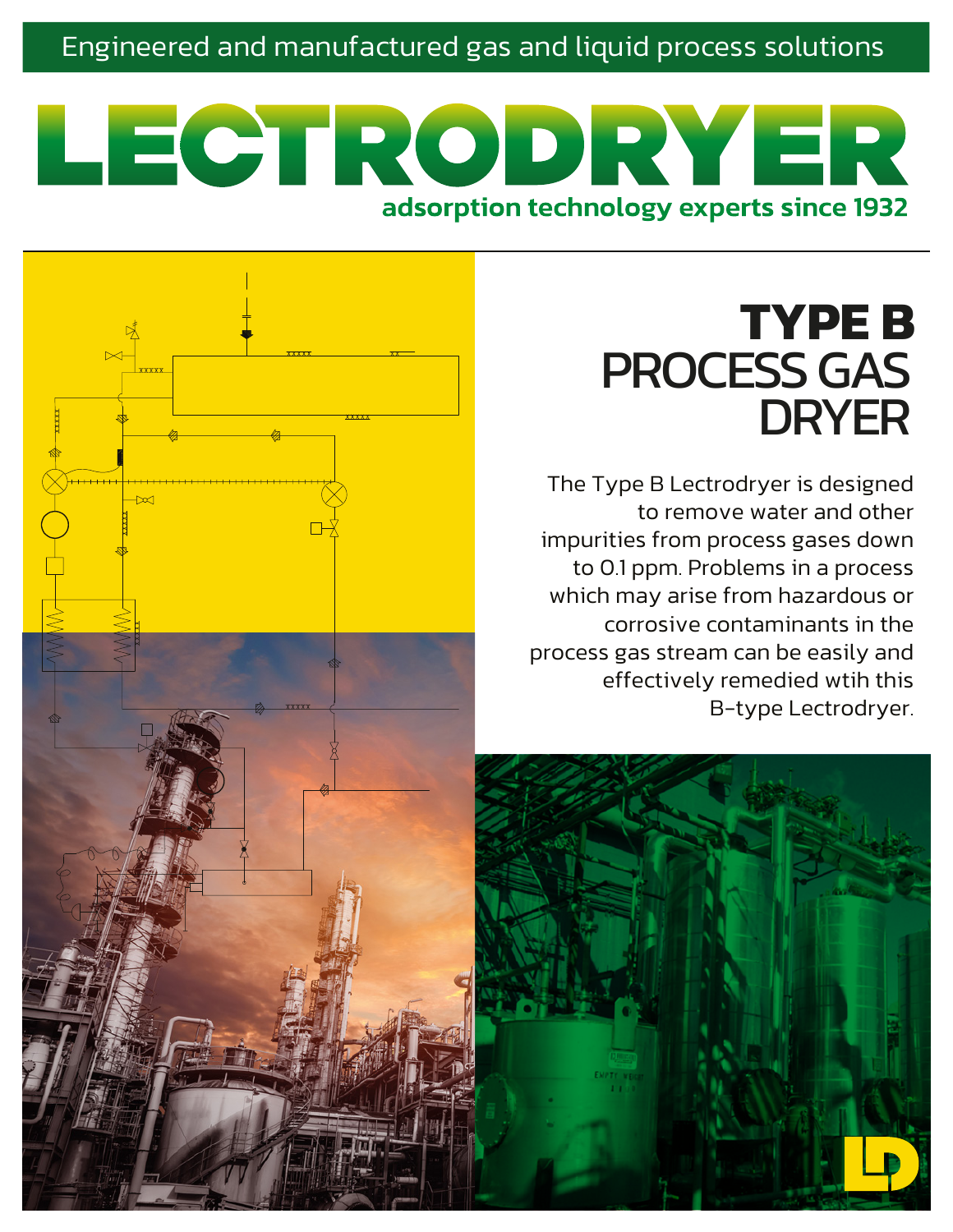## **TYPE B LECTRODRYER** for process gas purification

The B-Type dryers are single or dual tower units designed for continuous or intermittent drying of process gases to very low outlet water concentrations. Removal of water or contaminants is accomplished by adsorption to a desiccant. The desiccant is then reactivated for continued use.

A large range of standard sizes, with a variety of reactivation circuits are offered. Lectrodryer will determine which size and type of reactivation is best for each individual application and will custom design units to fit any specific drying need.

individually operated straightway valves for tower switching, thermal relief valves,pressure and temperature gages, reactivation package and either manual, semi-automatic or fully automatic operation with NEMA 1, 4, 12, or 7 electrical enclosures.



## **FFATURES**

The standard Type B Lectrodryer features include carbon steel pressure vessels with ASME Code stamping for pressures up to 6000 psig, stainless steel perforated metal desiccant supports, desiccant fill and drain nozzles,

## TYPICAL B SPECIFICATIONS

|               | <b>Model</b>  | Width<br>Length<br>(inches)<br>(inches) | (inches) | Height     | Weight<br>(LBS) | <b>Electric Reactivation</b><br><b>Connected load/KVA</b> |
|---------------|---------------|-----------------------------------------|----------|------------|-----------------|-----------------------------------------------------------|
| $B - 225$     |               | 28<br>60                                | 75       |            | 1250            | 45                                                        |
| $B - 325$     |               | 35<br>70                                | 75       |            | 1750            | 7.5                                                       |
| <b>B-600</b>  |               | 35<br>75                                |          | 110        | 3000            | 15                                                        |
| <b>B-1000</b> |               | 40<br>75                                |          | <b>110</b> | 4750            | 24                                                        |
| <b>B-1500</b> |               | 80<br>48                                |          | 120        | 7800            | 40                                                        |
|               | B-2000        | <b>130</b><br>60                        |          | 120        | 9100            | 50                                                        |
|               | B-3000        | 134<br>60                               |          | 125        | 14250           | 70                                                        |
|               | B-4000        | 65<br>137                               |          | 125        | 17800           | 100                                                       |
|               | <b>B-5000</b> | 140<br>67                               |          | 128        | 22100           | 120                                                       |
|               | <b>B-6500</b> | 70<br>140                               |          | 128        | 31200           | 150                                                       |
|               | <b>B-8000</b> | 150<br>80                               |          | 130        | 36800           | <b>190</b>                                                |
|               | B-12000       | 180<br>11 <sub>O</sub>                  |          | 140        | 52000           | 280                                                       |
|               | B-20000       | 214                                     | 140      | 142        | 61000           | 460                                                       |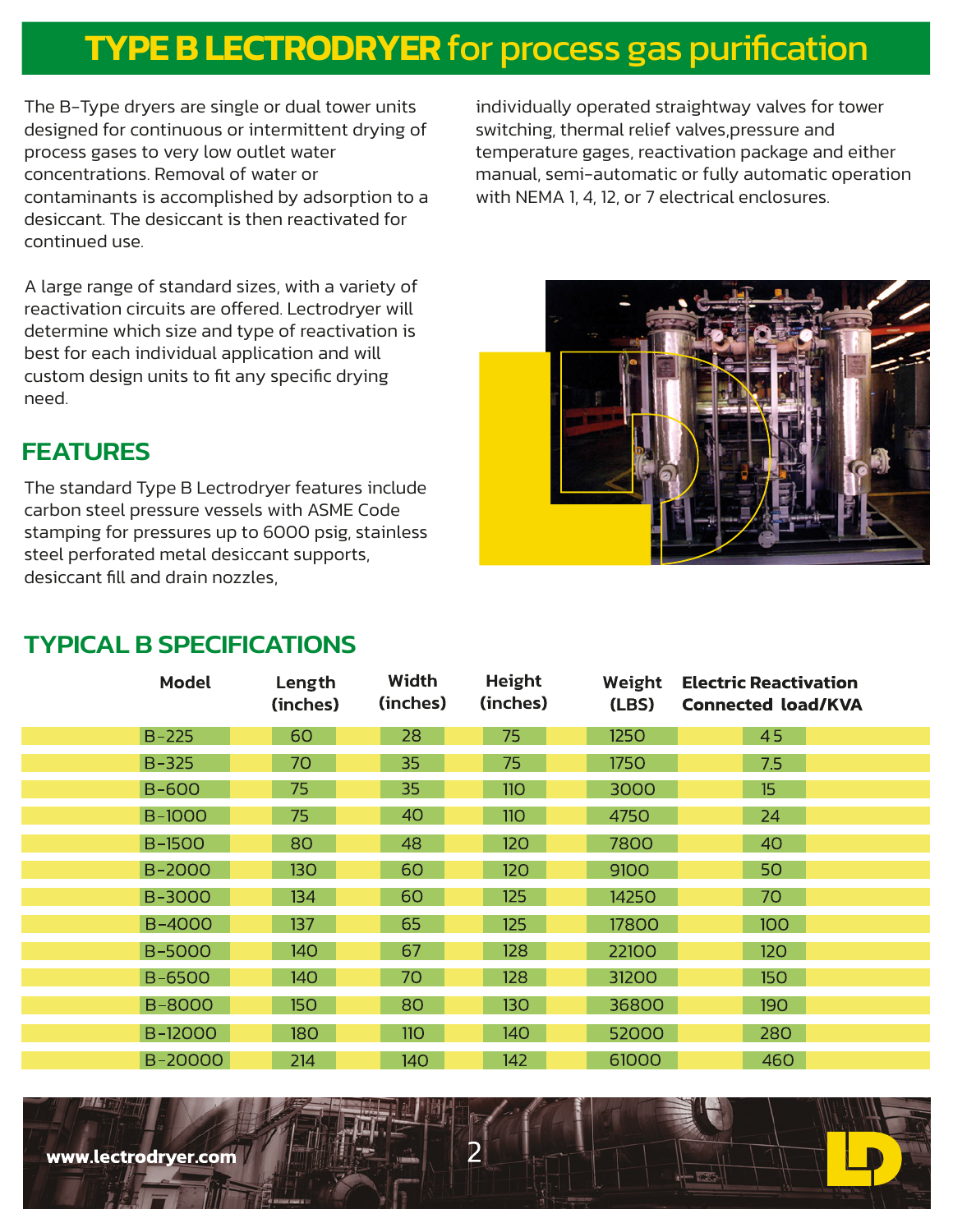## **TYPE B** reactivation alternatives

A variety of reactivation are available with the B-Type Lectrodryers. Open or closed circuit regeneration is available, as well as a co-current or counter-current heating and cooling. Regeneration can be accomplished by electric steam, or a combination of the two. Lectrodryer engineers will work with you to determine the reactivation scheme best suited for your application.



- Closed Circuit regeneration
- Conservation of regeneration gas
- Cocurrent or countercurrent heating and cooling



Cocurrent or countercurrent heating and cooling



- Closed loop regeneration
- **Countcurrent heating and cooling**
- No outside regeneration gas source
- Process liquid used as regeneration gas